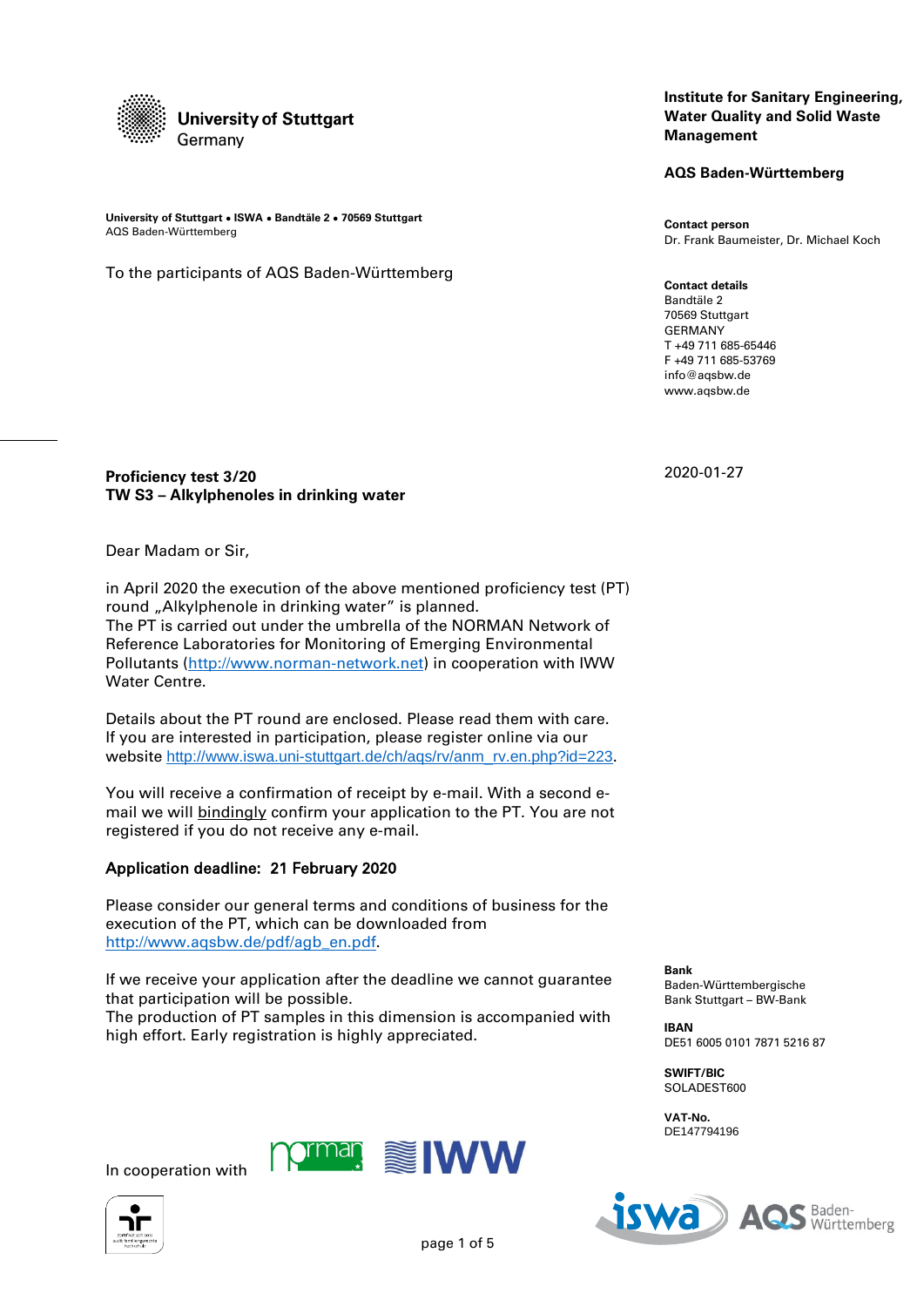If you have any questions, please do not hesitate to contact us: **AQS Baden-Württemberg** AQS Baden-Württemberg, Bandtäle 2, 70569 Stuttgart, Germany<br>Phone: +49 711 685 65446 +49 711 685 65446 Telefax: +49 711 685 53769<br>E-Mail: info@agsbw.de info@aqsbw.de Contact: Dr. Frank Baumeister, Dr. Michael Koch

Best regards

Hoes

Scientific director AQS

Annex: Details of the proficiency test exercise

 $T$  /  $V$ 

Dr.-Ing. Michael Koch Dr.-Ing. Frank Baumeister<br>Scientific director AQS PT coordinator

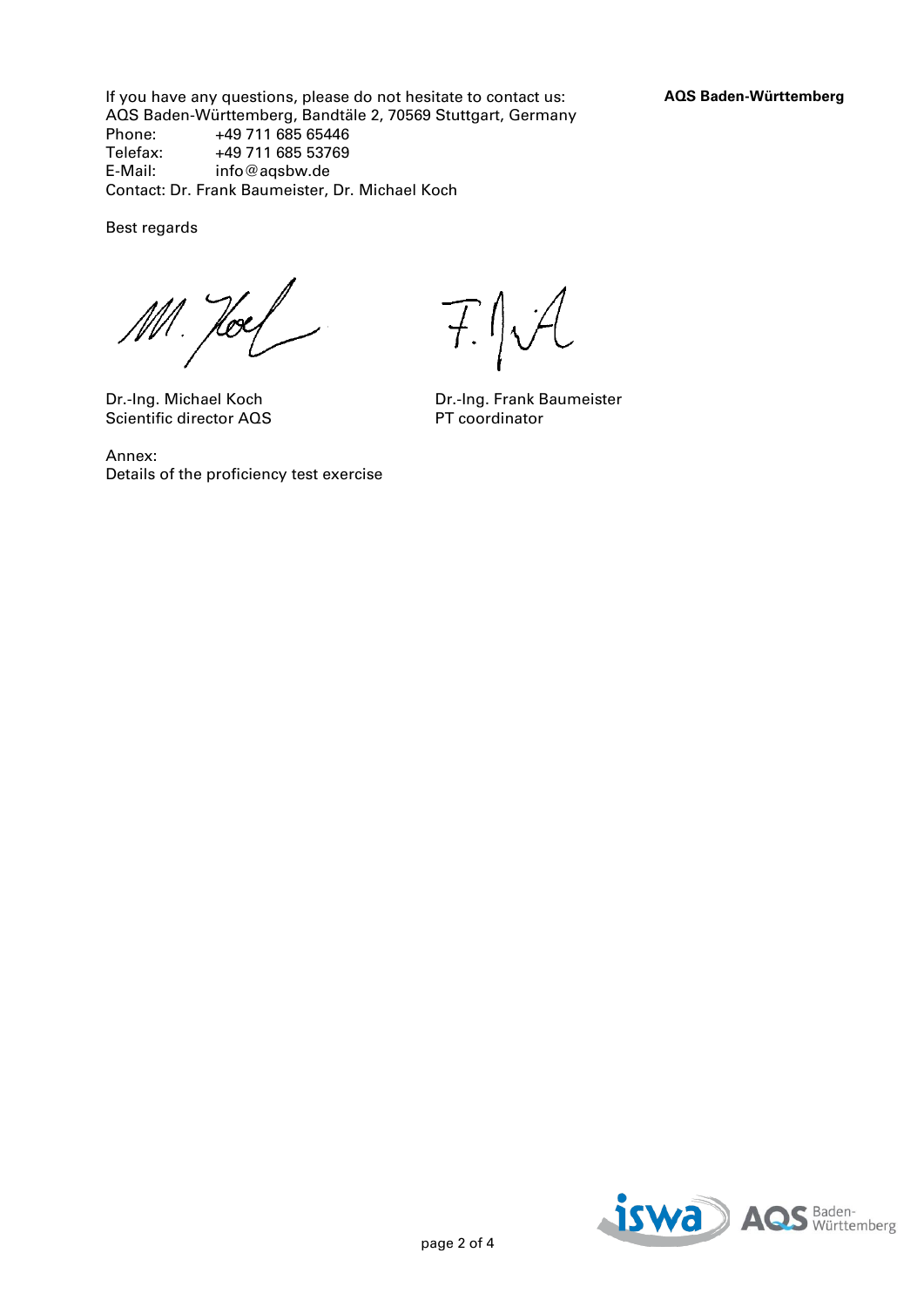

## Details of the proficiency test round 3/20 TW S3 – Alkylphenols in drinking water – April 2020

## Parameters

| notation long (notation<br>short) | parameter or parameter group                   | <b>CAS-number of the</b><br>parameter or parameter<br>group |
|-----------------------------------|------------------------------------------------|-------------------------------------------------------------|
| Nonylphenol (NP)                  | 4-Nonylphenol (branched) /<br>isomeres mixture | 84852-15-3                                                  |
| Octylphenol (OP)                  | 4-(1,1',3,3'-tetramethylbutyl)-<br>phenol      | 140-66-9                                                    |
| Bisphenol-A (BPA)                 | Bisphenol-A                                    | 80-05-7                                                     |

#### **Matrix**

Drinking water

#### Dates and deadlines

Registration deadline: 21 February 2020

## Please register for this PT only via our website

[http://www.iswa.uni-stuttgart.de/ch/aqs/rv/anm\\_rv.en.php?id=223](http://www.iswa.uni-stuttgart.de/ch/aqs/rv/anm_rv.en.php?id=223).

You will receive a confirmation of receipt by e-mail. With a second e-mail we will bindingly confirm your application to the PT. You are not registered if you do not receive any e-mail.

Dispatch of the samples: 28 April 2020

## Deadline for submission of results: 22 May 2020; 24:00h in written form to the provider. Results submitted after the deadline will not be accepted.

## Sample dispatch

Samples will be sent by courier service.

#### Sample details

 3 samples for the determination of Nonylphenol, Octylphenol and Bisphenol A in 1000-ml-ground bottles.

#### Permitted analytical methods

Participants are free to choose a suitable method.

#### Limit of quantification

The analytical methods must be able to achieve the following limits of quantification:

| parameter   | limit of quantification [µg/l] |
|-------------|--------------------------------|
| Nonylphenol | 0.08                           |
| Octylphenol | 0.02                           |
| Bisphenol A | 0.02                           |



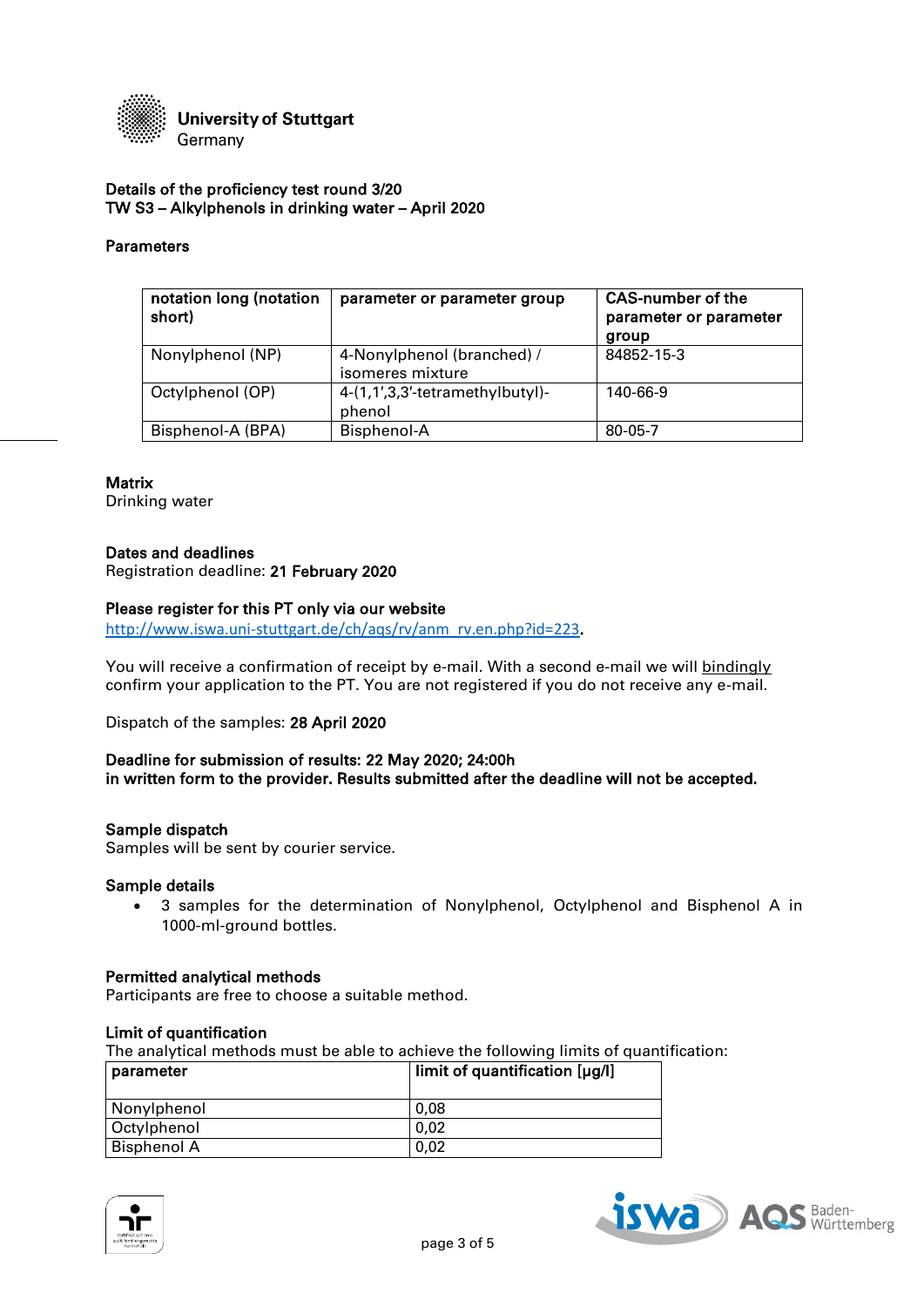## Execution of the analysis

The samples must be analysed in the own laboratory with own personnel and own equipment. Subcontracting of the analysis is not allowed.

## Evaluation and assessment of the single values

The statistical evaluation will be executed according to DIN 38402 – A45 or ISO/TS 20612 "Interlaboratory comparison for proficiency testing of analytical chemistry laboratories" with the combined estimator Hampel/Q-method, a method of robust statistics. The assigned value  $x<sub>nt</sub>$  derived from the weighings of the spiked samples and the matrix content<sup>1,2</sup> will be preferably used for the assessment of the single values. Only if this is not possible, the Hampel estimator as robust mean value of the participants' data will be used.

If possible, the standard deviation for proficiency assessment  $\sigma_{pt}$  will be taken from the variance function for the calculation of the  $z_U$ -scores according to DIN 38402 - A45 (chapter 10.4) or ISO/TS 20612 respectively.  $\sigma_{\text{ot}}$  will be limited for both parameters as follows:

- lower limit: 5 %
- upper limit: 25 %

A z-score is calculated for each measurement result derived from the assigned value  $x_a$  and the standard deviation for proficiency assessment:

$$
z = \frac{x - x_{pt}}{\sigma_{pt}}
$$

The z-score will be modified to a  $z<sub>U</sub>$ -score with a correction factor for proficiency assessment (as described in the above mentioned standards). The tolerance limits are defined as  $|z_0|=2$ .

The single results will be assessed as follows:

| $ z_{\rm u}  \leq 2.0$       | satisfacory    |
|------------------------------|----------------|
| $2.0 <  z_{\text{u}}  < 3.0$ | questionable   |
| $ z_{\rm u}  \geq 3.0$       | unsatisfactory |

## Overall assessment

 $\overline{\phantom{a}}$ 

There is no overall assessment of the proficiency test round, but the single parameters are assessed. A parameter is assessed as successful, if more than half of the values are assessed as "satisfactory".

In addition those values are assessed as "unsatisfactory":

- 1) that are not determined (if the other samples of this parameters are analysed),
- 2) that are indicated with "lower than limit of quantification",
- 3) that have been subcontracted,
- 4) that have been submitted after the deadline of submission of results.

<sup>2</sup> Koch, M., Baumeister, F.: Traceable reference values for routine drinking water proficiency testing: first experiences. Accred Qual Assur (2008) 13: 77-82.



<sup>1</sup> Rienitz, O., Schiel, D., Güttler, B., Koch, M., Borchers, U.: A convenient and economic approach to achieve SI-traceable reference values to be used in drinking-water interlaboratory comparisons. Accred Qual Assur (2007) 12: 615-622.